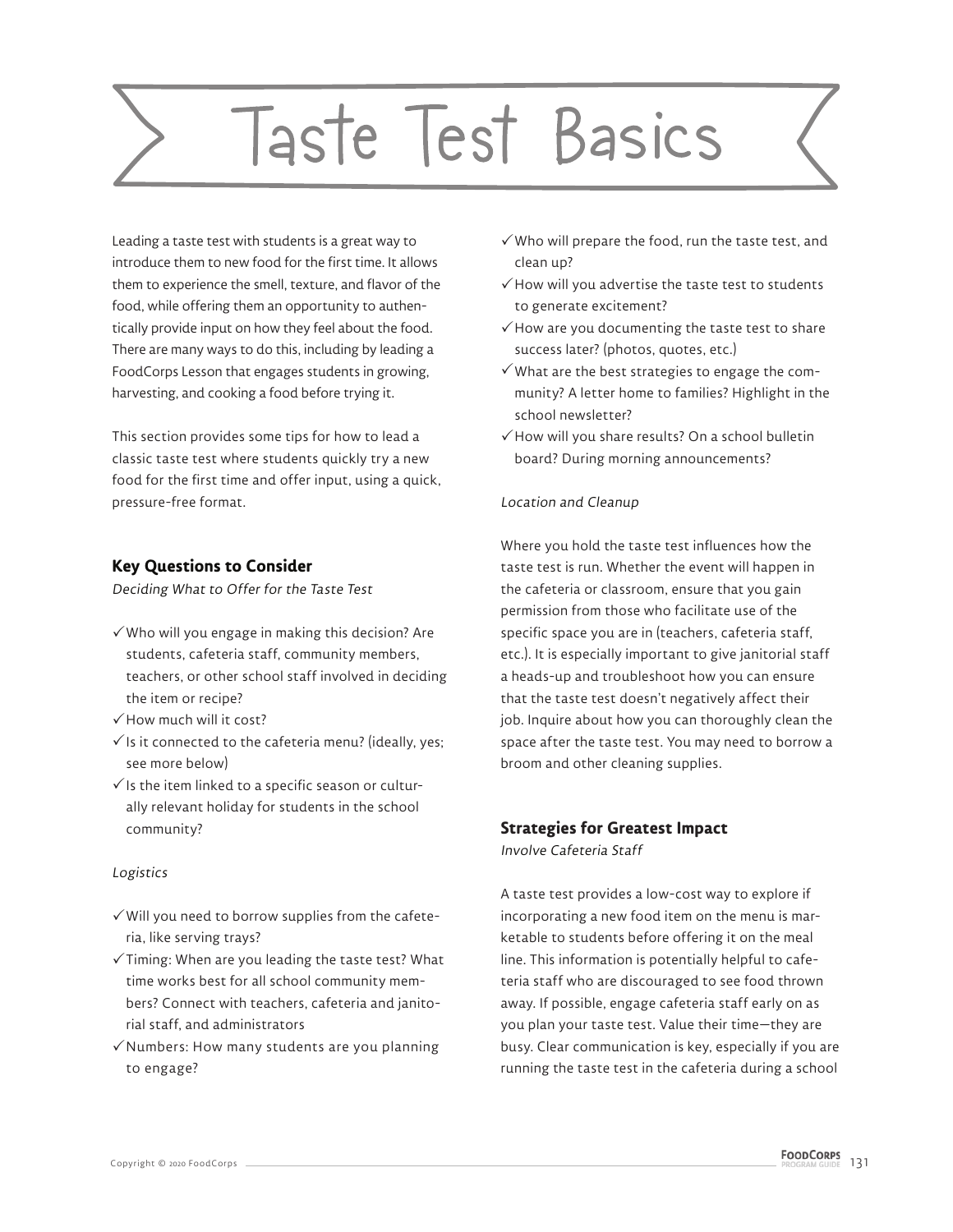meal. Remember that you share the same goals of offering healthy, delicious food to students.

#### Connect to Cafeteria Menu

Coordinate the item you are offering and the recipe you use with cafeteria staff. Ideally, the item will reflect something that can be incorporated into an upcoming schoolwide meal. Ask the cafeteria staff if there is a new recipe for which they would like to do a trial run via a schoolwide taste test. Ensure that you will share the taste test results with them to inform their planning. Ask cafeteria staff if they are willing to promote the taste test with students or participate in some way. The more cafeteria staff are engaged in your efforts and are valued in the process, the more likely you will be to "connect the loop" between your taste test and school meal menu items.

#### Frequency

Ideally taste tests will be integrated into the school as a typical way to promote a "schoolwide culture of health." Students, teachers, cafeteria staff, and families all know and recognize taste tests as way to show "we try new things" at the school. Instituting a regular taste-test schedule is a great way to institutionalize taste tests. Considering what it takes to lead a successful taste test (people, time, and money), aim for setting up a taste-test calendar: once a month is a great initial goal.

#### Role Modeling Opportunities

Younger students look up to older students. Explore if older students can serve younger students the items being tested. Create opportunities for younger students to see older students trying new foods—this is one of the most influential things you can do to create a positive taste-testing culture throughout the school.

#### Engage School and Community Members

The more the school and the broader community is involved in the taste test, the more success you will

see. Encourage staff and parents to participate in trying a new food during a taste test and to model to students that it's cool to try new things! Ask them to sign up to help prepare the food for the taste test or help run the taste test table. Regularly communicate with parents about upcoming taste tests, and highlight what foods students are tasting. Invite farmers to interact with students, and share what it's like to grow a product featured in the taste test.

#### Connect the Taste Test to the Classroom and Garden

The more students have an opportunity to learn about a new food in a hands-on way, the more likely they will be to try it. Explore opportunities to connect your taste test to classroom time. If you are taste testing a squash recipe, can you lead a squash-focused lesson with students? Can you plant squash in the school garden? Are there opportunities for squash-focused research projects? Can students cook the squash themselves to prepare for the taste test? Some schools plant a "taste test garden" that features produce that can be incorporated into taste tests regularly.

#### Connect with Teachers

If the taste test is being offered in the cafeteria, is there a way to engage teachers in preparing for and running the taste test? In addition to the ideas about classroom connections mentioned above, can you engage teachers on a personal level? Ask them to participate and vote, along with the students. Encourage them to share stories about the first time they tried a new food! What did they like or not like about it?

#### Engage Students

Explore a variety of ways to promote student excitement about the taste test. Have students develop names for recipes that are being tested. Allow them to be as involved in the process as possible—from planting and harvesting produce that is featured in the recipe to creating taste-test promotion posters to running the taste test itself.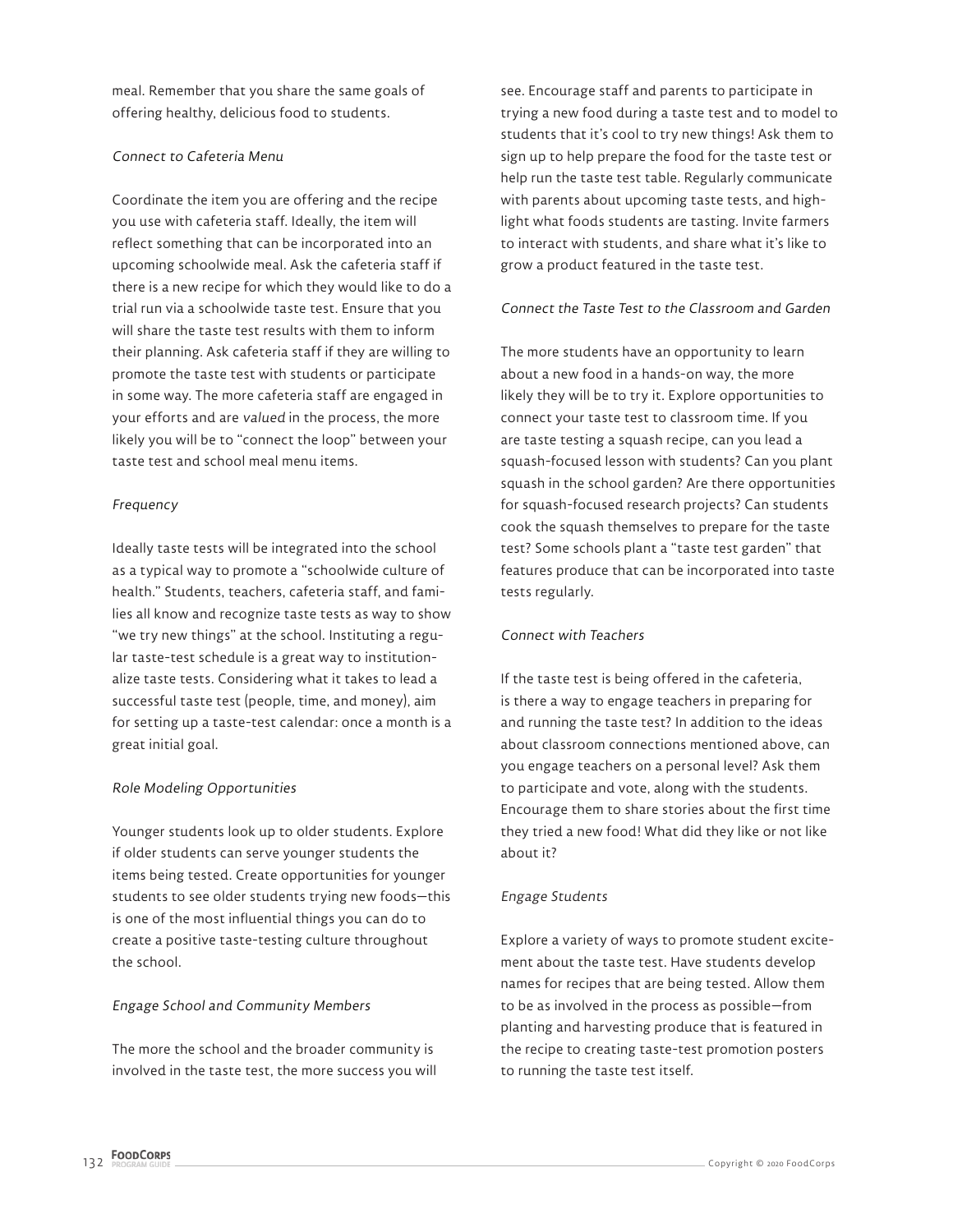#### Highlight Local Produce

Whenever possible, incorporate a product that is available locally into your taste test. Even if you can't source the item for the actual taste test, there is still value in highlighting something that reflects local agriculture and community cuisine. Explore regional specialty crops and foods and the people who grow and prepare these items. What is available seasonally? How can you highlight these throughout the school year? Are there times when there is a surplus of items (like zucchini)? Can you engage farmers to sell "seconds" or imperfect crops that might not go for market value but could easily be incorporated into a taste test? If you can source a local product, create a sign or map showing where it is grown in the state or region!

#### Use Taste-Test Feedback

Aside from encouraging students to try new things through a taste test, it is important to share the feedback that students have offered from the process. If the majority of students didn't like a recipe, consider why. Remember that most students may need to try new things several times before they like it. You may also find that even if students report that they "liked" something during a taste test, that doesn't guarantee they will like it if it is served on the lunch menu. And recipes that were taste tested may need to be tried more than once before they are standardized and incorporated into the lunch menu. Have patience, and remember that taste testing is an important method to engage students, school staff, and the broader community in trying healthy food items. This small step will have larger results over time.

#### Sample Taste-Test Voting Forms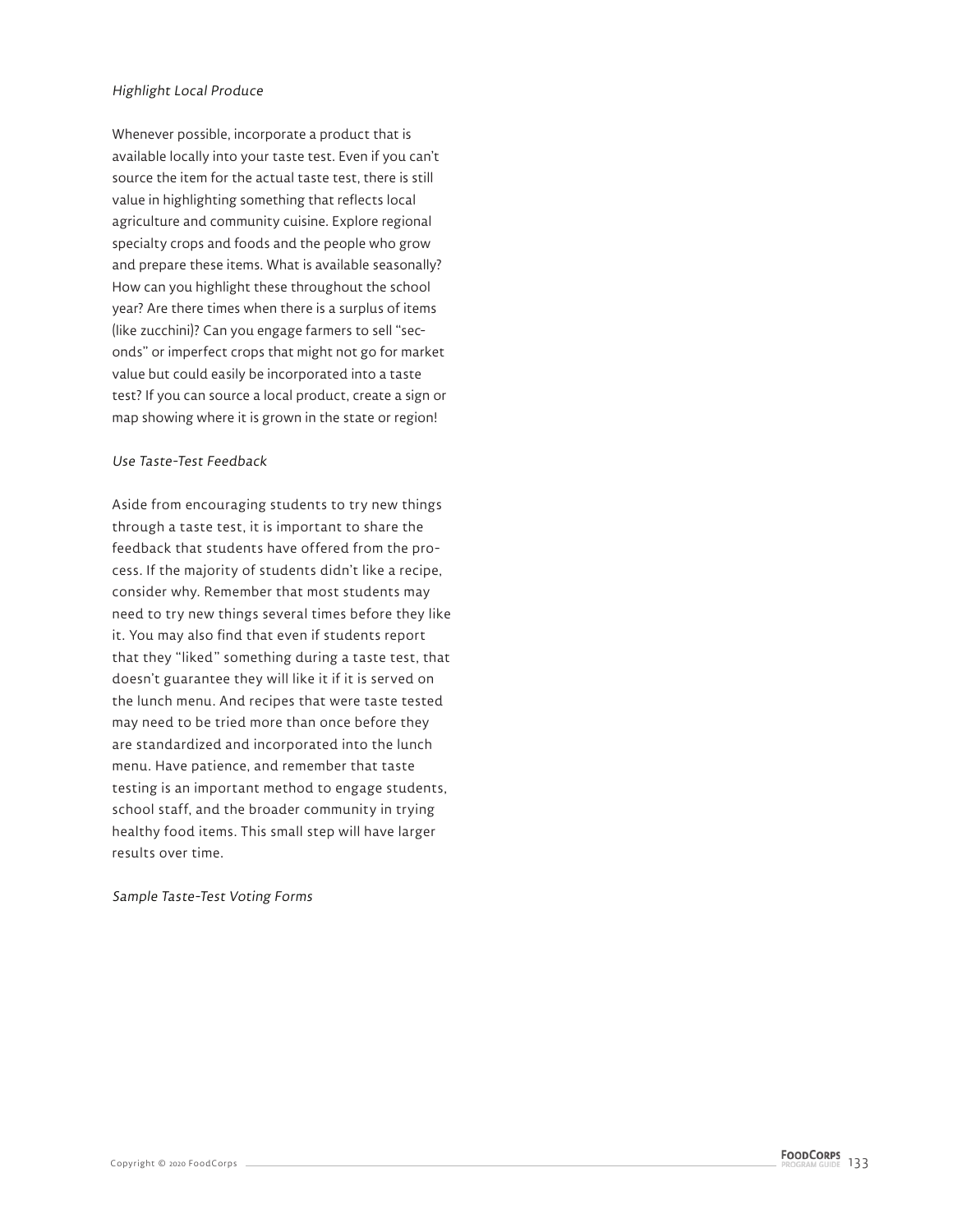|                 | <b>Cafeteria Taste-Test Survey</b> |                       |              |  |  |
|-----------------|------------------------------------|-----------------------|--------------|--|--|
|                 |                                    |                       |              |  |  |
|                 |                                    |                       |              |  |  |
| <b>TRIED IT</b> | <b>LIKED IT</b>                    | <b>DIDN'T LIKE IT</b> | <b>GRADE</b> |  |  |
|                 |                                    |                       |              |  |  |
|                 |                                    |                       |              |  |  |
|                 |                                    |                       |              |  |  |
|                 |                                    |                       |              |  |  |
|                 |                                    |                       |              |  |  |
|                 |                                    |                       |              |  |  |
|                 |                                    |                       |              |  |  |
|                 |                                    |                       |              |  |  |
|                 |                                    |                       |              |  |  |
|                 |                                    |                       |              |  |  |
|                 |                                    |                       |              |  |  |
|                 |                                    |                       |              |  |  |
|                 |                                    |                       |              |  |  |

# **Themed Taste-Test Survey**

(Cut out and give one to each student.)

# **Locally Grown Greens Taste Test Grade:** Grade: Grade:

**Directions:** Check off whether you tried it, liked it, and would try it again.

| <b>GREEN NAME:</b> | <b>KALE</b> | <b>SWISS CHARD</b> | <b>SPINACH</b> | <b>LETTUCE</b> | <b>BOK CHOY</b> |
|--------------------|-------------|--------------------|----------------|----------------|-----------------|
| Tried it           |             |                    |                |                |                 |
| Liked it           |             |                    |                |                |                 |
| Would try it again |             |                    |                |                |                 |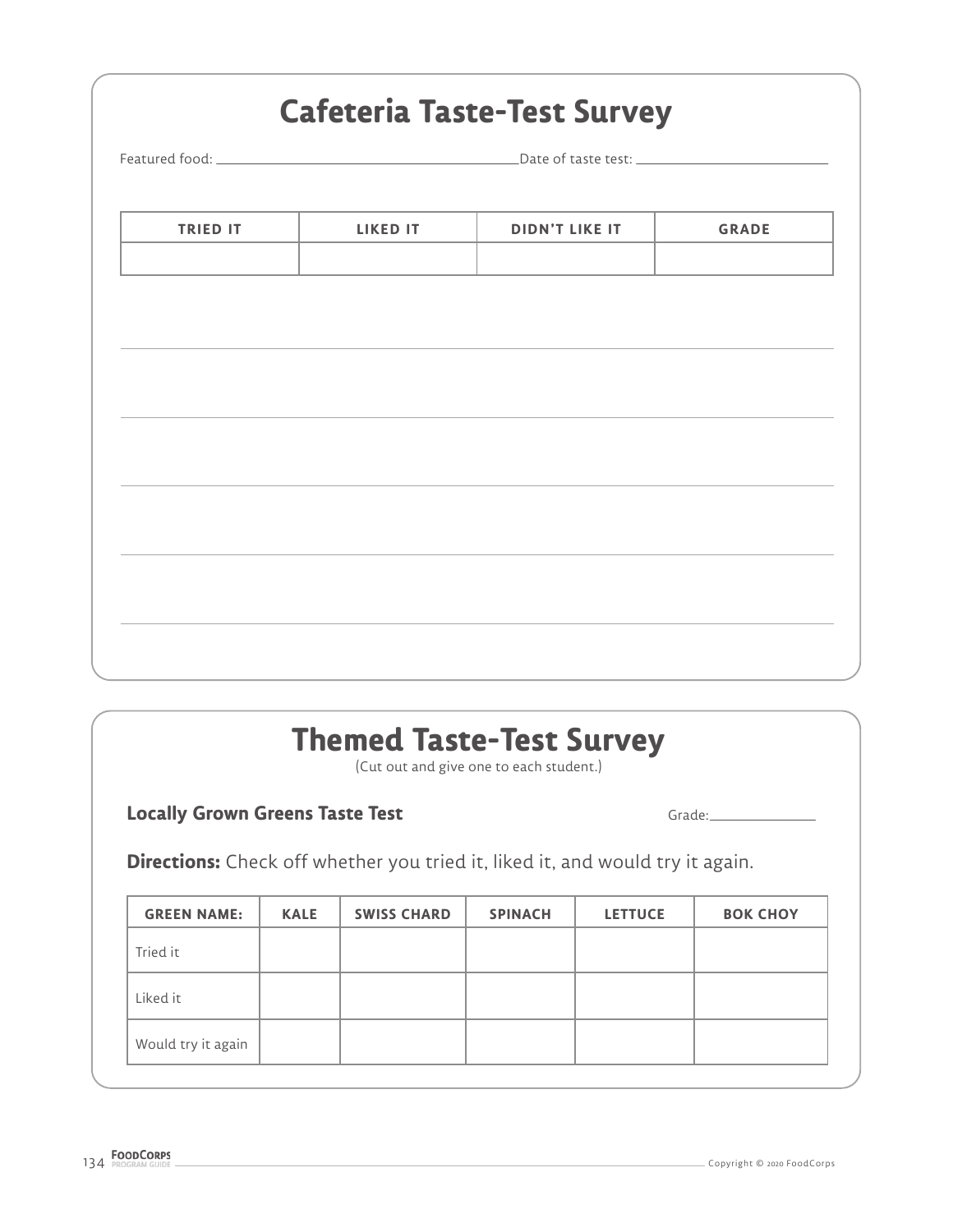| <b>Directions:</b> Cut out and give one ballot to each student.                                                                                                                                                                |                                                                                                     |                                                                                                                                                              |  |  |  |  |
|--------------------------------------------------------------------------------------------------------------------------------------------------------------------------------------------------------------------------------|-----------------------------------------------------------------------------------------------------|--------------------------------------------------------------------------------------------------------------------------------------------------------------|--|--|--|--|
| <b>TASTE TEST</b>                                                                                                                                                                                                              | <b>TASTE TEST</b>                                                                                   | <b>TASTE TEST</b>                                                                                                                                            |  |  |  |  |
|                                                                                                                                                                                                                                |                                                                                                     |                                                                                                                                                              |  |  |  |  |
|                                                                                                                                                                                                                                |                                                                                                     |                                                                                                                                                              |  |  |  |  |
|                                                                                                                                                                                                                                |                                                                                                     |                                                                                                                                                              |  |  |  |  |
| (circle one)                                                                                                                                                                                                                   | (circle one)                                                                                        | (circle one)                                                                                                                                                 |  |  |  |  |
| LIKE!<br>SORT OF DON'T LIKE                                                                                                                                                                                                    | LIKE!<br>SORT OF DON'T LIKE                                                                         | LIKE!<br>SORT OF DON'T LIKE                                                                                                                                  |  |  |  |  |
| $\mathbf{L}$<br>$\frac{1}{2}$                                                                                                                                                                                                  | $\begin{array}{c} \bullet & \bullet \\ \bullet & \bullet \end{array}$<br>$(\cdot)$<br>$\frac{1}{2}$ | $\begin{array}{cc} \bullet & \bullet \\ \bullet & \bullet \end{array}$<br>$\left(\begin{array}{c} \bullet & \bullet \\ \bullet & \bullet \end{array}\right)$ |  |  |  |  |
| <b>TASTE TEST</b>                                                                                                                                                                                                              | <b>TASTE TEST</b>                                                                                   | <b>TASTE TEST</b>                                                                                                                                            |  |  |  |  |
|                                                                                                                                                                                                                                |                                                                                                     |                                                                                                                                                              |  |  |  |  |
| Date and the contract of the contract of the contract of the contract of the contract of the contract of the contract of the contract of the contract of the contract of the contract of the contract of the contract of the c | Date                                                                                                |                                                                                                                                                              |  |  |  |  |
| Grade_________                                                                                                                                                                                                                 | Grade___________                                                                                    | Grade_______                                                                                                                                                 |  |  |  |  |
| (circle one)                                                                                                                                                                                                                   | (circle one)                                                                                        | (circle one)                                                                                                                                                 |  |  |  |  |
| LIKE!<br>SORT OF<br>DON'T LIKE                                                                                                                                                                                                 | LIKE!<br>SORT OF<br>DON'T LIKE                                                                      | LIKE!<br>SORT OF<br>DON'T LIKE                                                                                                                               |  |  |  |  |
|                                                                                                                                                                                                                                |                                                                                                     |                                                                                                                                                              |  |  |  |  |
|                                                                                                                                                                                                                                |                                                                                                     |                                                                                                                                                              |  |  |  |  |